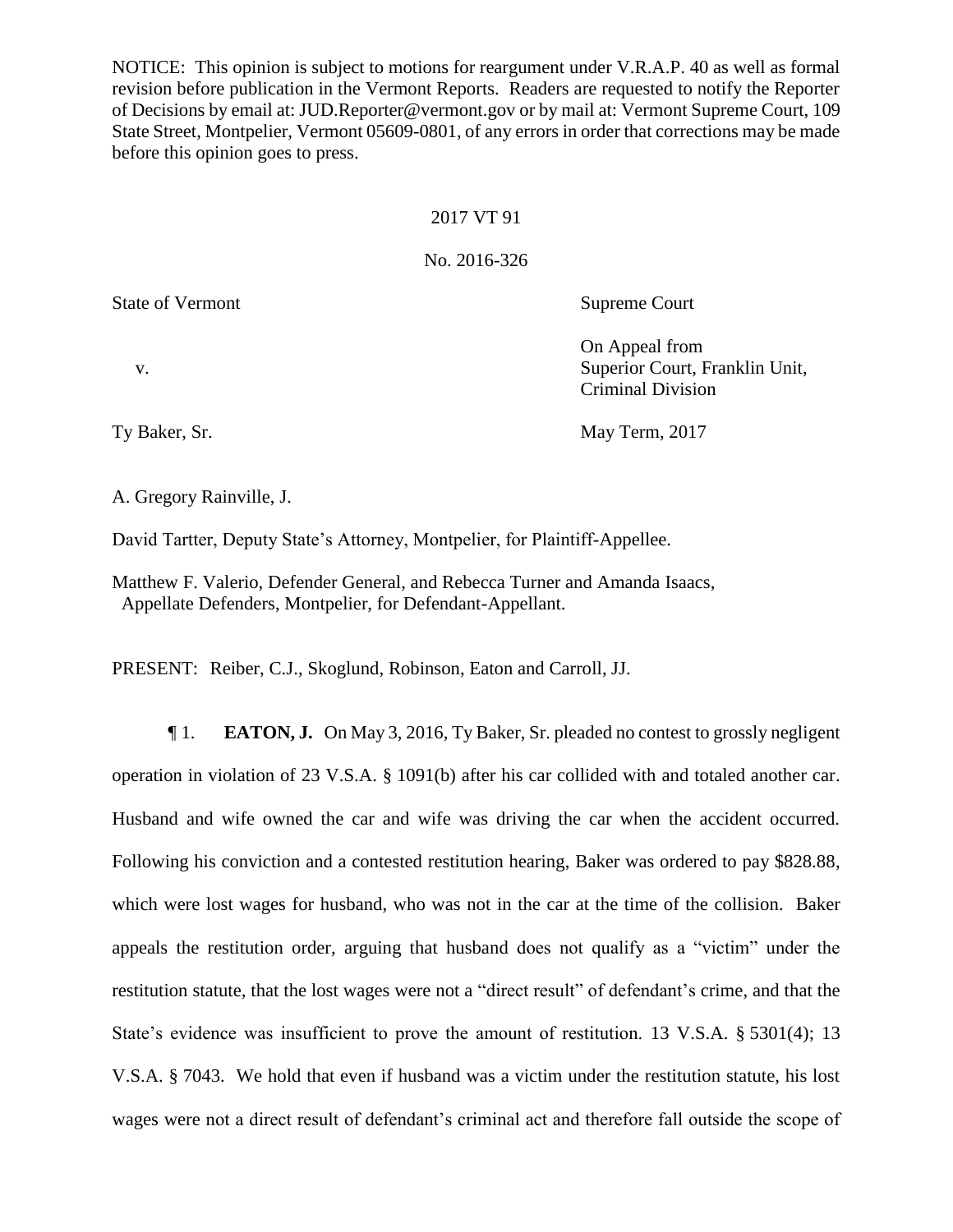Vermont's restitution statute, 13 V.S.A. § 7043. Accordingly, we reverse and vacate the restitution order.

¶ 2. The facts are as follows. On September 4, 2015, Baker was driving his vehicle in Swanton when he crossed the center line and collided with an oncoming car driven by wife. Wife and her children, who live in Massachusetts, were driving to Vermont for vacation. Husband had stayed home to work, but upon hearing of the accident, he left work about half-way into his shift to come to Vermont. Husband was working weekend shifts that lasted twelve hours—4:30 p.m. to 4:30 a.m.—so before driving to Vermont on September 4 to pick up his family, he slept for a few hours. He arrived in Vermont on September 5 and attended to various issues associated with the accident, including matters concerning the police, insurance, and retrieving personal items from the damaged car. The family returned to Massachusetts together on September 6. In total, husband missed 29.25 hours of work, resulting in lost wages of \$828.88.Insurance did not cover his lost wages.

¶ 3. The court held a restitution hearing on September 7, 2016. The court first found that husband qualified as a "victim" under the restitution statute, reasoning that he was a joint owner of the totaled car and therefore suffered financial injury as a direct result of the crime. The court then considered whether husband's lost wages were compensable under the restitution statute. The court reasoned that, although the family initially came to Vermont for vacation, Baker's crime "changed the nature of their visit entirely"; the time that husband took away from work was to deal with matters directly caused by Baker's crime. Thus, it concluded, husband's lost wages were a direct result of Baker's crime and therefore compensable under the restitution statute. Finally, the court determined the amount of restitution. It noted that there was no evidence at the time of husband's decision to drive to Vermont that Baker's insurance would cover a rental car or would even accept liability, and the court ordered restitution for the full amount claimed of \$828.88. The court refused to consider any testimony or argument that husband could have lessened the time he missed from work. This appeal followed.

2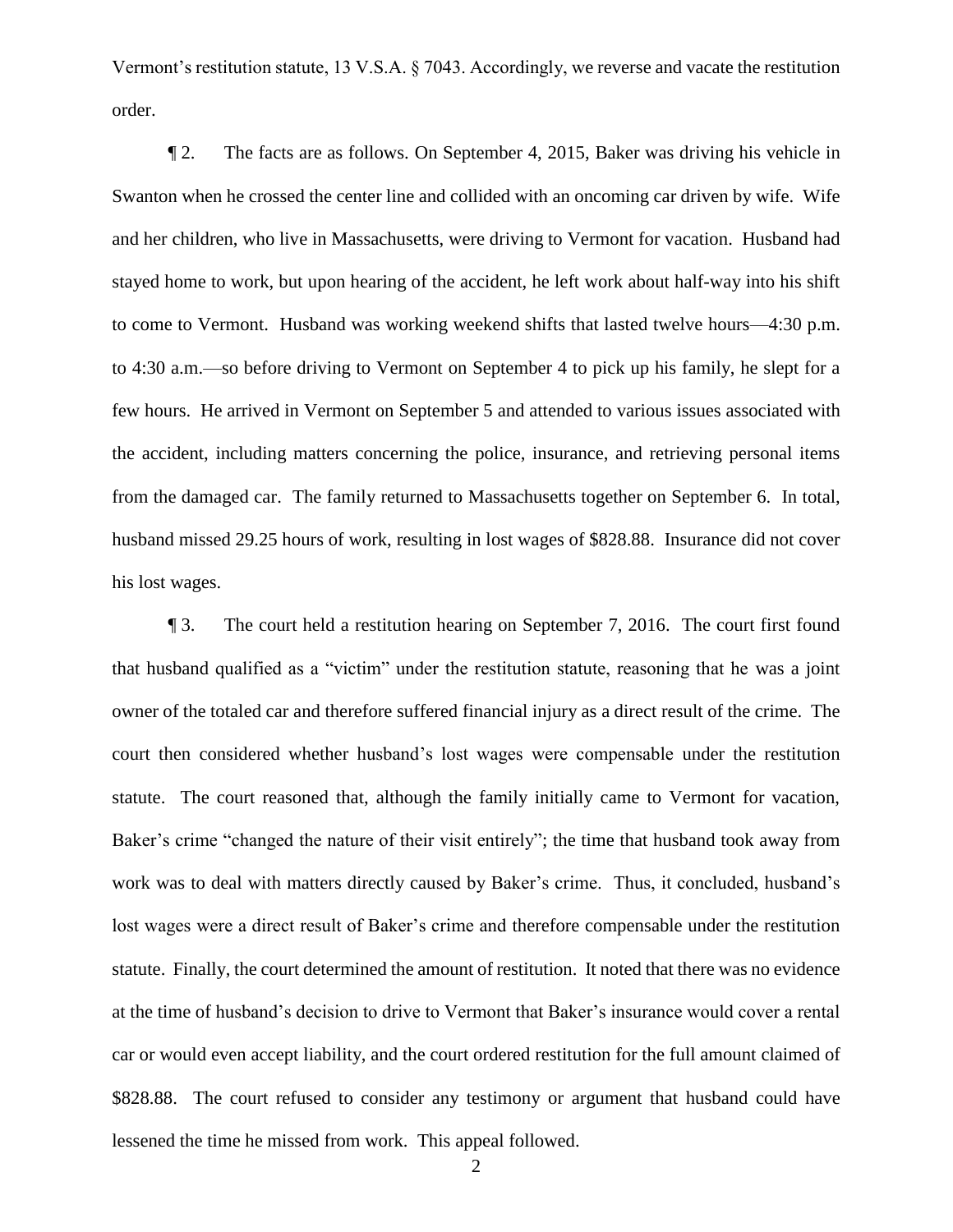¶ 4. On appeal, Baker challenges the restitution order on three bases. First, he argues that husband is not a "victim" under the restitution statute. Second, he argues that husband's lost wages were not the "direct result" of his crime. Finally, he argues that the State's evidence is insufficient to prove the amount of restitution, and specifically, he contests the court's finding that husband's three days of lost work was reasonable based on sufficient, credible evidence.

¶ 5. Baker's first argument, that husband is not a "victim" for purposes of restitution, requires us to interpret the restitution statute, 13 V.S.A. § 7043, and its incorporated definition of "victim." 13 V.S.A. § 5301(4). Our review is therefore de novo. State v. Gorton, 2014 VT  $1, \P 8$ , 195 Vt. 460, 90 A.3d 901. In the absence of ambiguity, "we enforce the statute according to its terms." Payne v. U.S. Airways, Inc., 2009 VT 90, ¶ 24, 186 Vt. 458, 987 A.2d 944.

¶ 6. Here, the statutory language is explicit with respect to who qualifies as a victim: "victim" is defined as "a person who sustains physical, emotional or financial injury or death as a direct result of the commission or attempted commission of a crime or act of delinquency." 13 V.S.A. § 5301(4); see also id. § 7043(a) (incorporating the definition of "victim" in § 5301(4)). The statute narrows the category of victims eligible to receive restitution to those who have "suffered a material loss." 13 V.S.A. § 7043(a)(1). "Material loss," in turn, is "uninsured property loss, uninsured out-of-pocket monetary loss, uninsured lost wages, and uninsured medical expenses." Id. § 7043(a)(2). Thus, "victim" and "material loss" are distinct concepts. While an individual may qualify as a victim for purposes of restitution, a victim will be eligible for restitution only if, and to the extent that, he or she has suffered a "material loss."

¶ 7. Here, husband qualifies as a victim under the restitution statute because he sustained financial injury through his ownership interest in the damaged car.<sup>1</sup> This conclusion is

<sup>&</sup>lt;sup>1</sup> Defendant challenges the sufficiency of the evidence concerning ownership of the damaged vehicle, in particular because of wife's "belief" as to ownership. Because the resolution of this issue does not affect the outcome of our decision, we assume husband and wife to be joint owners of the car.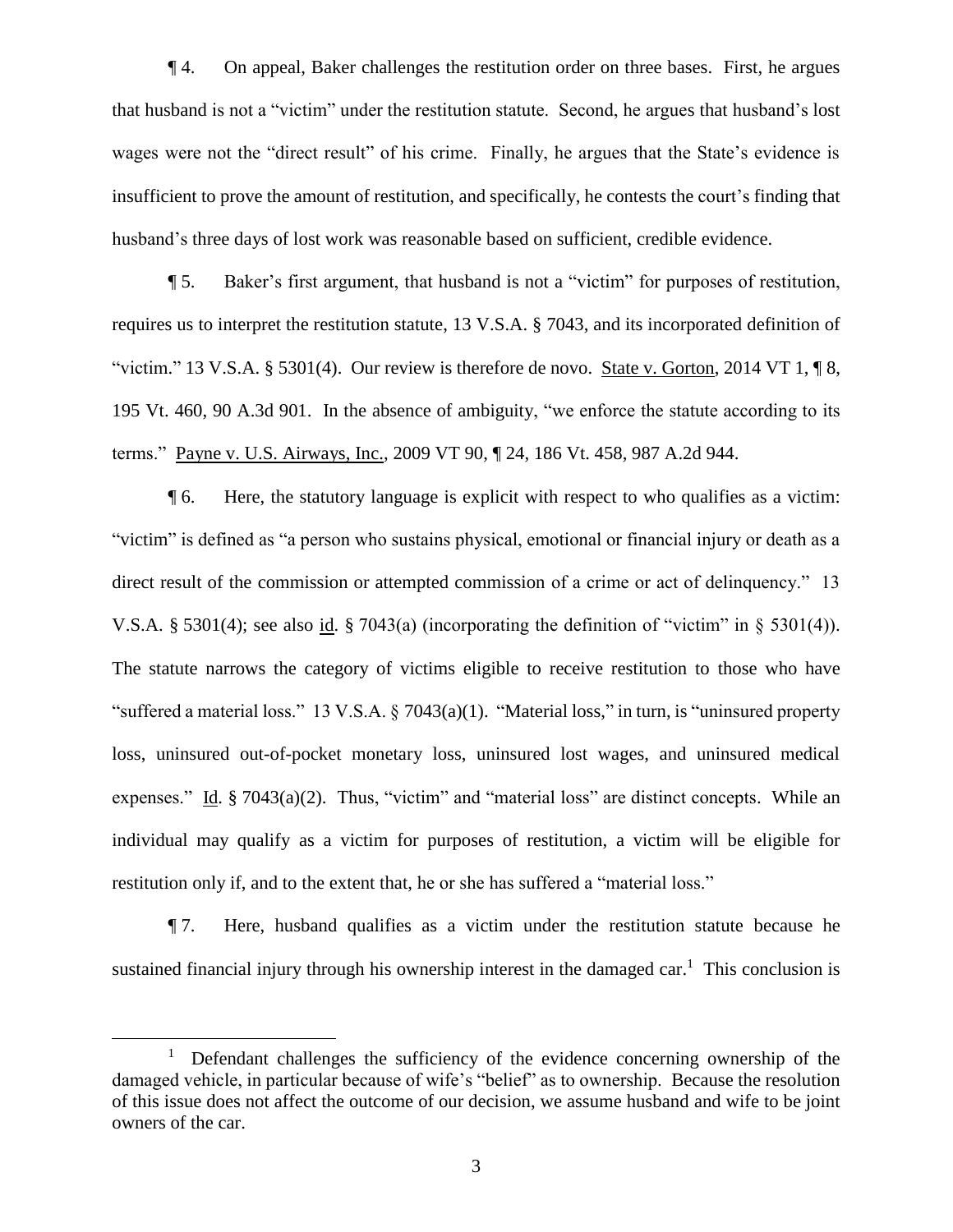in line with our previous decisions. For example, in State v. Morse, the defendant crashed his truck into a car owned by the car driver's mother. 2014 VT 84, ¶ 22, 197 Vt. 495, 106 A.3d 902. While not stating it explicitly, we defined the mother as a victim for purposes of restitution and affirmed the trial court's order of restitution for damage to the car. Id. Here, wife testified at the restitution hearing that she believed she and husband were joint owners of the vehicle involved in the accident and that both of their names were listed on the vehicle's insurance, and the court found those statements to be credible. Just as in Morse, the accident for which Baker was convicted damaged husband and wife's vehicle, meaning that husband suffered financial loss as a direct result of the crime. See also State v. Jarvis, 146 Vt. 636, 638, 509 A.2d 1005, 1006 (1986) (noting that recoverable losses "include, but are not necessarily limited to, hospital bills, property value, and lost employment income" (emphasis added)). Our conclusion that husband qualifies as a victim due to his financial loss in the vehicle does not mean that the lost wages he claims are recoverable in restitution. We must still consider whether his lost wages qualify as a "material loss" that can be recovered via restitution because his wage loss was directly related to the criminal act. <sup>2</sup>

¶ 8. Baker argues that husband's lost wages were not properly recoverable via restitution because they were not directly linked to his crime as required by the restitution statute's definition of "victim" as a person who has suffered injury "as a direct result of the commission . . . of a crime." 13 V.S.A. § 5301(4) (emphasis added). The State, on the other hand, argues that husband's decision to drive to Vermont was reasonable, stemming from circumstances that were the "natural and probable consequence[s]" of Baker's crime. This appeal, thus, hinges on what constitutes a "direct result," and specifically, on what form of causation the statute requires.

 $2$  Because insurance paid the full cost of replacing the totaled vehicle, neither party contests that the vehicle was not a "material loss" under the restitution statute. See 13 V.S.A. § 7043(a)(2) (" '[M]aterial loss' means uninsured property loss.").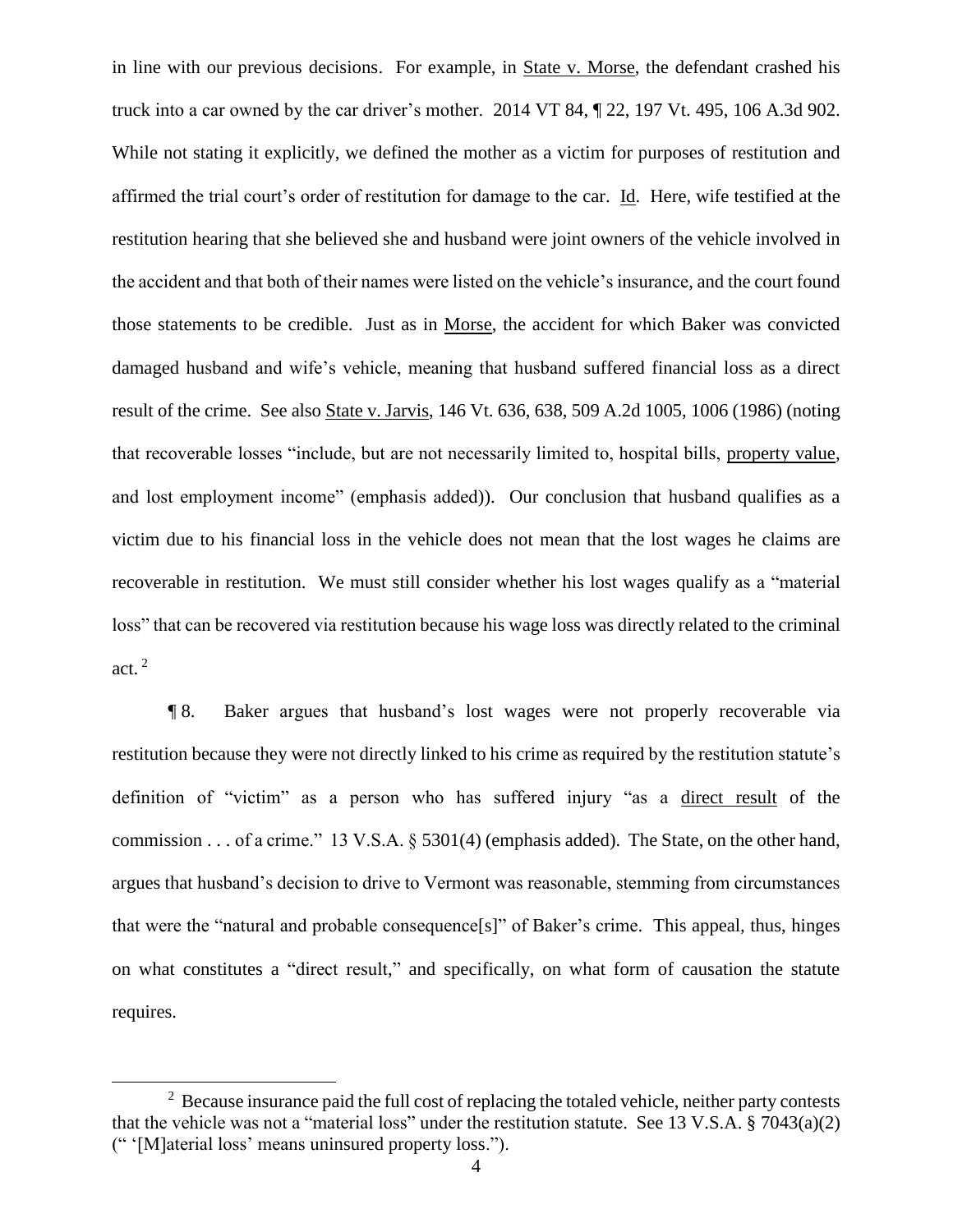¶ 9. The State's argument is that reasonable actions taken in response to the natural and probable consequences of a crime are recoverable via restitution. This argument essentially asks us to use a but-for standard of causation. By asking us to accept that restitution is appropriate because "[t]hey needed to deal with the aftermath of the accident," the State is arguing that results, such as husband's lost wages that would not have occurred but for a crime, and reasonable efforts to deal with those results fall within the purview of the restitution statute. We have, however, already interpreted the phrase "direct result" in the restitution context to require something more than but-for causation. See State v. LaFlam, 2008 VT 108, ¶¶ 8, 11, 184 Vt. 629, 965 A.2d 519 (mem.) (declining to find direct link and rejecting but-for causation as "the sole standard for causation for restitution in Vermont"). "But-for" causation is satisfied if an injury "would not have occurred 'but for' the defendant's conduct." Collins v. Thomas, 2007 VT 92, ¶ 8, 182 Vt. 250, 938 A.2d 1208; see also Cause, Black's Law Dictionary (10th ed. 2014) (defining "but-for" causation as "[t]he cause without which the event could not have occurred"). The scope of restitution, however, is much narrower. See State v. Forant, 168 Vt. 217, 222, 719 A.2d 399, 402 (1998) ("The statute is narrowly drawn . . . ."). "If there is no direct link between the crime and the restitution, the claimed damage may not be awarded under § 7043." Id. at 223.

¶ 10. As we have previously explained, "direct result" or "direct link" means that there must be proximate cause between the criminal act and the losses claimed. See LaFlam, 2008 VT 108, ¶ 11 (requiring "some form of proximate causation in addition to causation in fact"). In general, injuries that are the proximate cause of a defendant's crime are those "which are natural and probable, and ought to have been foreseen." Shanley v. Hurley, 96 Vt. 119, 123, 117 A. 250, 251-52 (1922). See also Johnson v. Cone, 112 Vt. 459, 462, 28 A.2d 384, 387 (1942) (noting that for negligence action to satisfy proximate cause, a "prudent man . . . would have regarded injury to the plaintiff or one of the class to which she belonged, as likely to result from the act or omission complained of"). It requires that "the act or omission of the defendant" be reasonably connected to damages or losses incurred by a plaintiff. Clymer v. Webster, 156 Vt. 614, 632, 596 A.2d 905,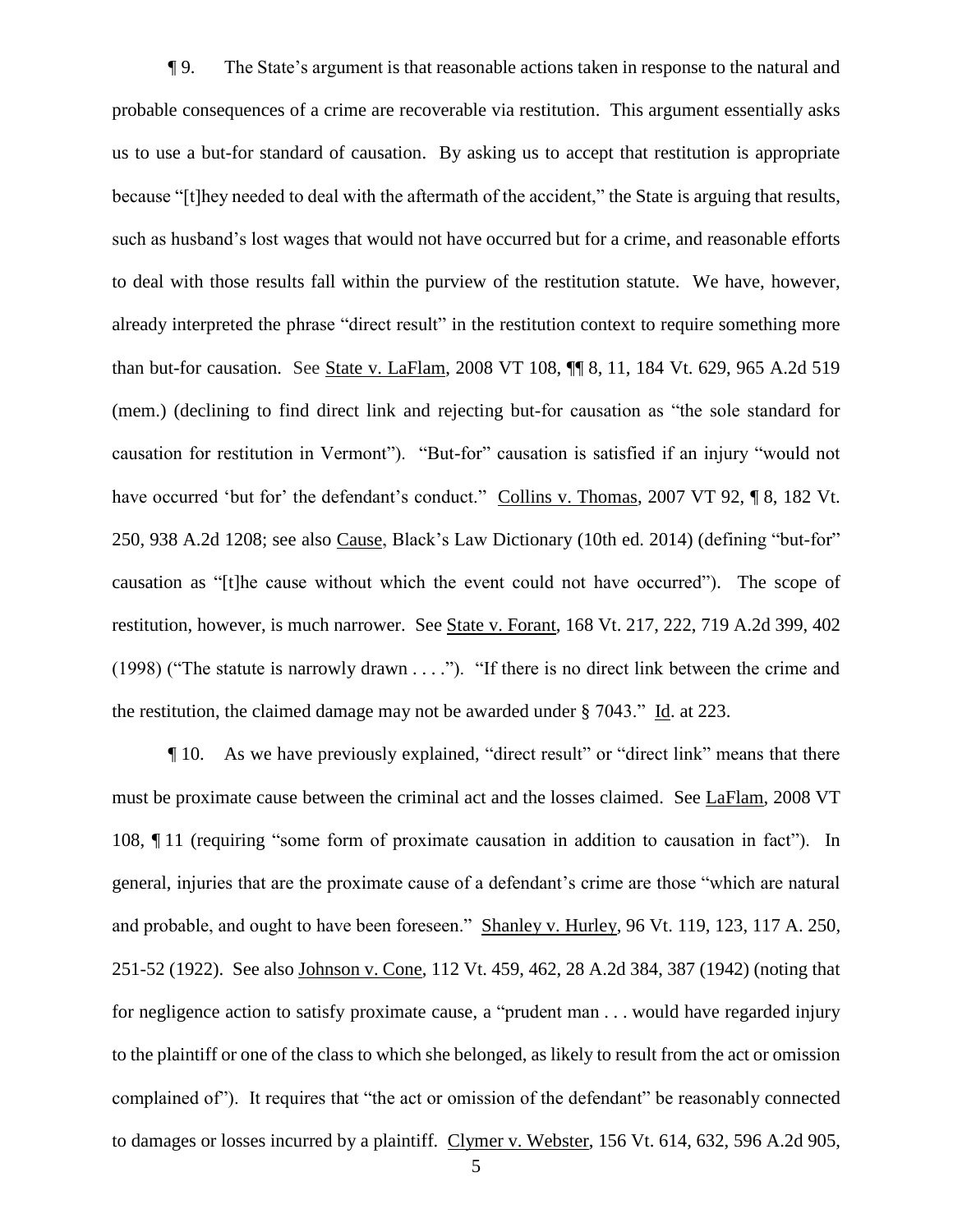915-16 (1991). Thus, the hallmark feature of proximate causation, and what distinguishes it from but-for causation, is reasonable foreseeability. See id. ("[The proximate causation analysis] often depends on the foreseeability of [damages or losses]."); Morris v. Am. Motors Corp., 142 Vt. 566, 572, 459 A.2d 968, 971 (1982) (noting that because "breach must be part of the proximate cause" of injury, injury "must be foreseeable"); 2 Owen & Davis on Products Liability § 12:3 (4th ed. 2017) ("The most widely accepted criterion for assessing whether conduct . . . [is] the proximate cause of the harm is whether the harm suffered was reasonably foreseeable."); Cause, Black's Law Dictionary (10th ed. 2014) (" 'The four "tests" or "clues" of proximate cause in a criminal case are (1) expediency, (2) isolation, (3) foreseeability and (4) intention.' " (quoting R. Perkins & R. Boyce, Criminal Law 823 (3d ed. 1982))).

¶ 11. And although proximate cause analysis has traditionally been limited to civil cases, reasonable foreseeability is an appropriate standard for criminal restitution cases as well. In fact, reasonable foreseeability has been a part of this Court's past restitution decisions. In State v. LaFlam, for example, the defendant was convicted of driving with a suspended license after he drove his vehicle through the front door of the victim's store. 2008 VT 108, ¶ 7. We held that the crime for which the defendant was convicted—license suspension—had an insufficient causal connection to the harms for which the State sought restitution. Id. ¶ 13. In other words, it was not reasonably foreseeable that driving without a license would lead to damage to the victim's store because even if the defendant was "[d]riving without a license, [he] could have driven negligently or safely." Id. Had there been "a direct link between the loss for which restitution is ordered and the conduct for which defendant has been convicted," we suggested, the loss would have been foreseeable and a restitution award appropriate. Id. ¶ 17. Similarly, in State v. Forant, we suggested that the claimed losses were too far removed from the defendant's conviction and, thus, unforeseeable. 168 Vt. at 223, 719 A.2d at 403. In Forant, the defendant was convicted of domestic assault and, because of the assault, the victim changed her locks and phone number. Id. We vacated the restitution order, which included the costs to the victim of changing her locks and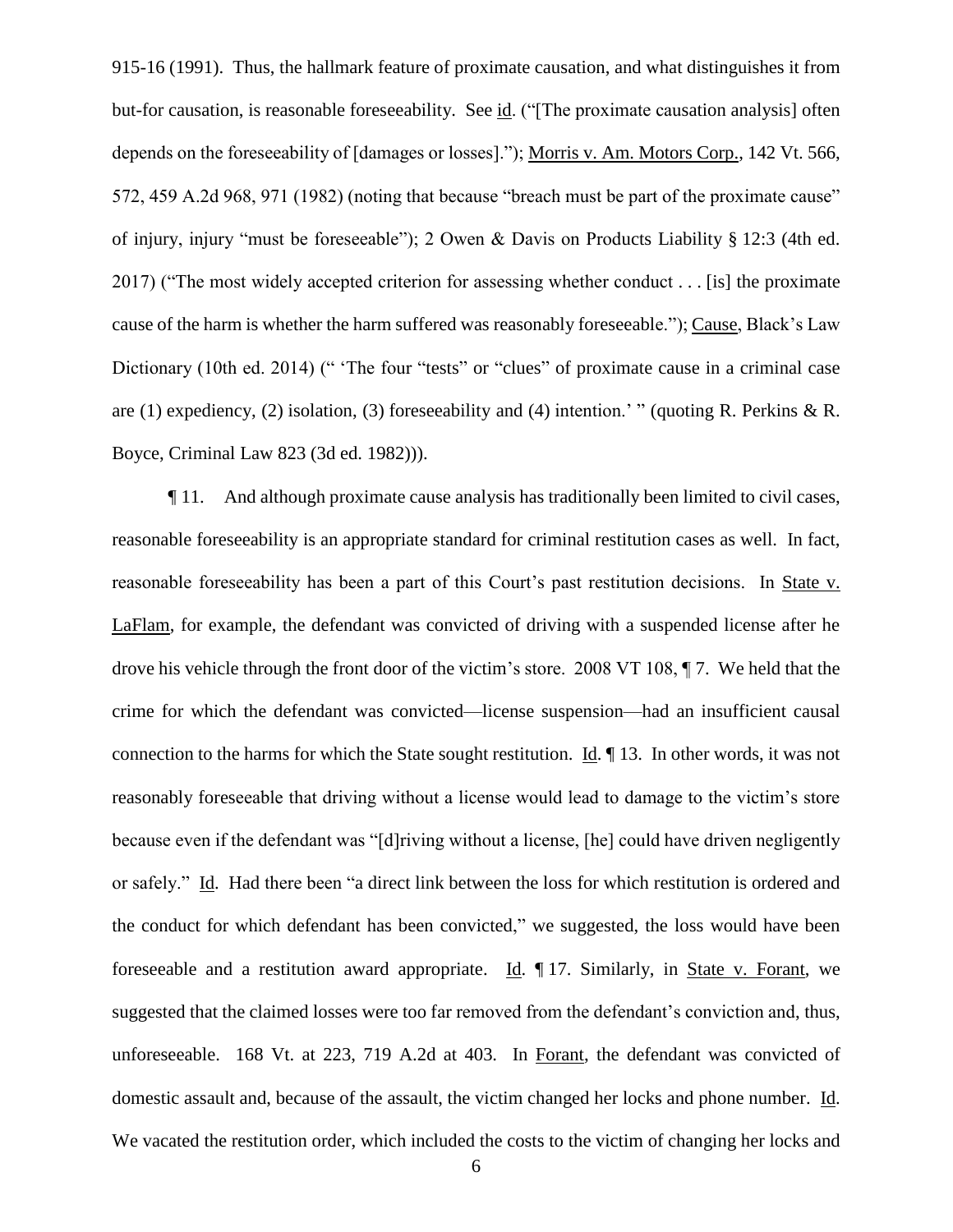phone number, because those expenditures, "although real, were related to fear of future crimes, not the crime for which defendant was convicted." Id. The losses were "indirect costs," associated with the intervening fear that arose from the crime, but not proximately caused by the crime itself. Id.

¶ 12. Examining the purposes of restitution strengthens our conclusion that reasonable foreseeability is a necessary component of restitution's proximate causation analysis. We have established that restitution is not punishment. See State v. Bohannon, 2010 VT 22, ¶ 6, 187 Vt. 410, 996 A.2d 196. It is, however, part of a criminal sentence. 13 V.S.A. § 7043(o) ("An obligation to pay restitution is part of a criminal sentence ...."); Morse, 2014 VT 84,  $\P$ 14 ("Restitution is part of sentencing . . . ."). A sentence, by its terms and conditions, must reflect the nature of the crime committed and be "consistent with the purposes of sentencing." State v. Thompson, 150 Vt. 640, 645, 556 A.2d 95, 99 (1989). Thus, when restitution is ordered, it addresses, to some degree, the goals of sentencing and, more broadly, criminal justice. Those goals include rehabilitation and deterrence. See State v. Allen, 2010 VT 47, ¶ 14, 188 Vt. 559, 1 A.3d 1003 (mem.) (listing "legitimate goals of criminal justice" as including "prevention, rehabilitation, and deterrence" (quotation omitted)); see also State v. Breeden, 932 P.2d 936, 939 (Idaho 1997) ("A restitution requirement facilitates rehabilitation by confronting the defendant with the consequences of his or her criminal conduct . . . [and] promote[s] public safety by exacting a 'price' for the crime, which may deter the defendant and others from such offenses."); State v. Hval, 25 P.3d 958, 966, 968 (Or. Ct. App. 2001) (interpreting restitution statute similar to Vermont's and reasoning that "[i]nherent in the sound exercise of sentencing discretion is a trial court's consideration of the deterrent and rehabilitative effects of the sentence" and that by making restitution part of sentencing, "the legislature implicitly requires consideration of the award's deterrent and rehabilitative effects").

¶ 13. Thus, restitution—at least to some extent—furthers the goals of rehabilitation and deterrence. To effectively accomplish those goals, however, restitution required due to a criminal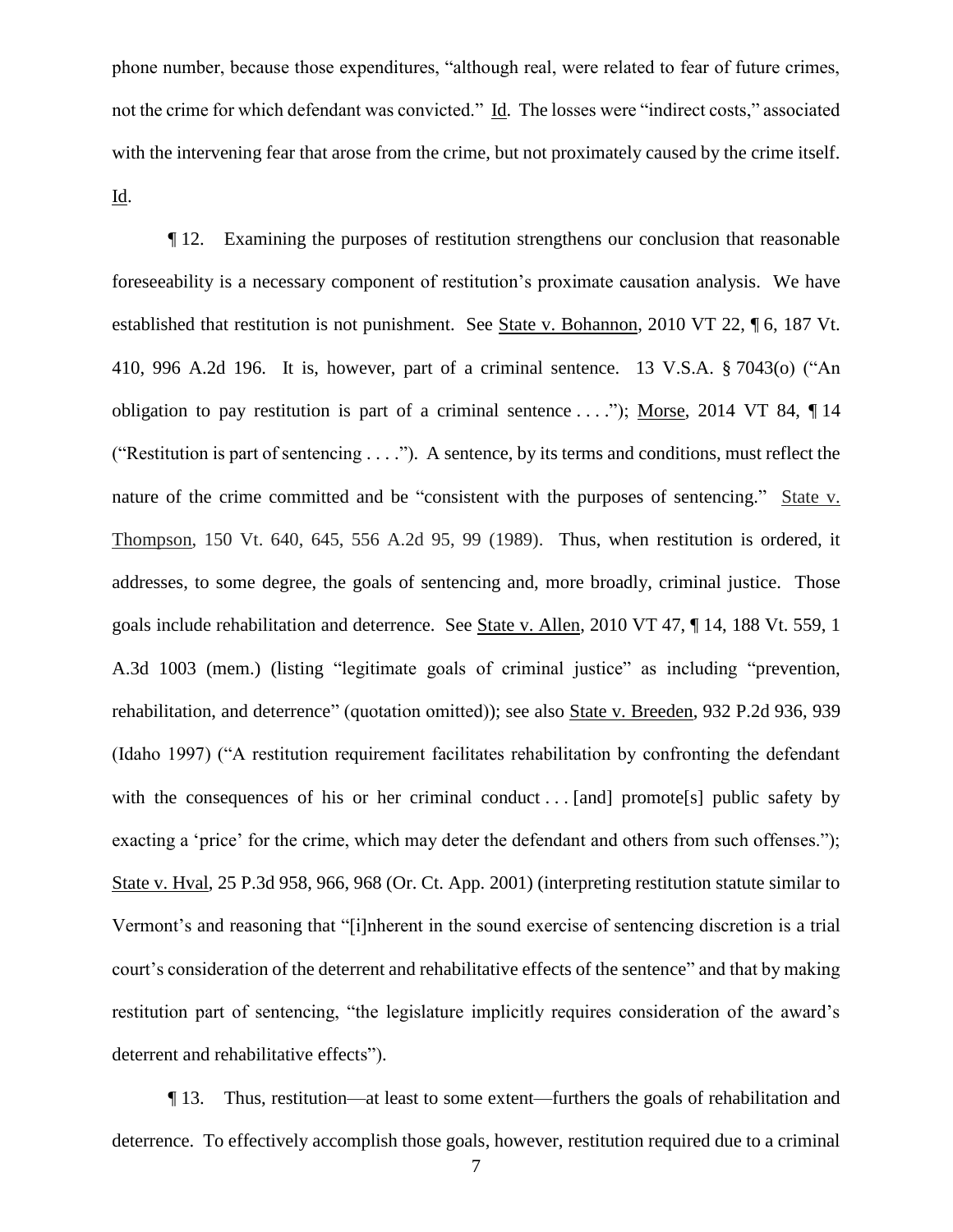act must be foreseeable. This is because a defendant and others must be able to reasonably foresee the resulting injuries of an act if they are to be deterred by a potential restitution order from engaging in that act. Cf. Blue Cross & Blue Shield of N.J., Inc. v. Philip Morris, Inc., 36 F.Supp.2d 560, 580 (E.D.N.Y. 1999) ("Foreseeability is relevant to the issue of deterrence because predictable harms can be prevented ex ante."). Similarly, part of rehabilitation is helping defendants learn to understand the consequences of future actions, which is directly tied to the foreseeability of those consequences. Cf. Huggett v. State, 266 N.W.2d 403, 407 (Wis. 1978) ("Restitution can aid an offender's rehabilitation by strengthening the individual's sense of responsibility. The probationer may learn to consider more carefully the consequences of his or her actions."). Therefore, a foreseeability requirement within the proximate cause analysis is necessary in order for a restitution order to satisfy the underlying objectives of a criminal sentence. As one court explained in summarizing decisions from other jurisdictions, "courts usually arrive at the 'direct result' determination [in restitution cases] by employing a 'foreseeability' or 'natural consequence[s]' analysis similar to the causation determination in civil cases." State v. Morris, 839 P.2d 434, 437 (Ariz. Ct. App. 1992); see also State v. Ramos, 368 P.3d 446, 458 (Ore. 2016) (requiring that losses recovered via restitution "must 'result from' a defendant's criminal activity in the 'but-for' sense and also must be a reasonably foreseeable result of the defendant's criminal activities").

¶ 14. Additionally, although the foreseeability analysis is similar to the causation test in the civil context, it is clear that criminal restitution requires a narrower reading of causation. First, we require the State to prove that a victim's loss is directly related to the conduct that is the subject of the actual crime for which the defendant was convicted. In other words, even if a defendant's conduct harms a victim, the defendant cannot be ordered to pay restitution for that harm unless the defendant's conduct—and resulting injury to the victim—also lead to a conviction. See State v. Knapp, 147 Vt. 56, 60, 509 A.2d 1010, 1012 (1986) (noting that there must be "vital link-up" between restitution order and "damage caused by the criminal conduct for which the defendant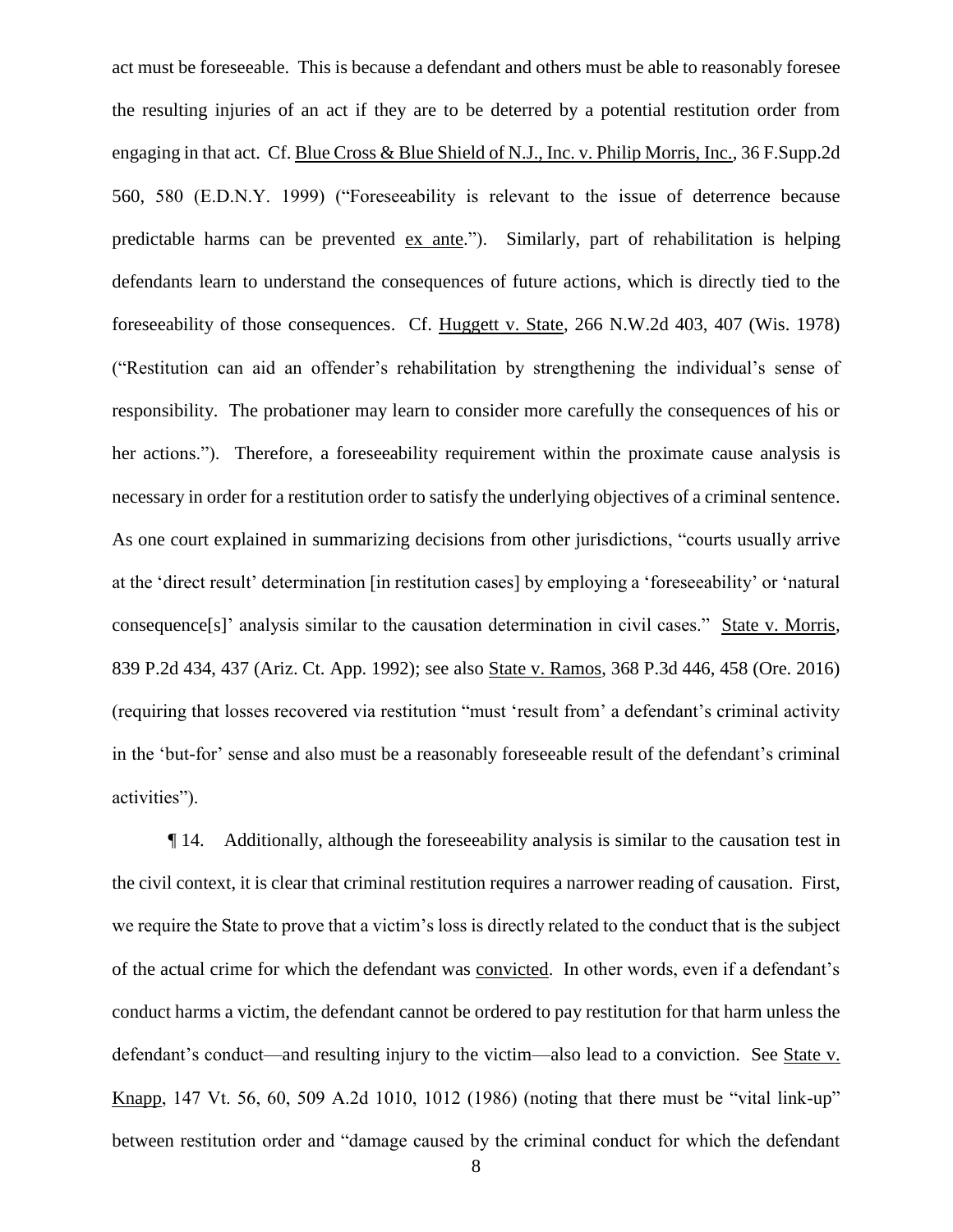was convicted"); State v. Charbonneau, 2016 VT 83, ¶¶ 15, 17, \_\_\_ Vt. \_\_\_, 152 A.3d 462 (reversing trial court's decision to order restitution for items reported as stolen during a burglary but not found in defendant's possession because "there is no connection between the crime for which defendant was convicted—possession of stolen property—and the crime that resulted in the victims' loss—burglary"). Implicit in this requirement is that restitution is limited to compensating victims for harm that defendants can reasonably predict will be part of his or her sentence based only upon the conviction and not the broader set of factual information which might be part of an investigation. In other words, because restitution is triggered by a conviction, the harm for which a defendant pays restitution must be a directly foreseeable result of the criminal act that leads to a conviction.

¶ 15. Second, a narrower foreseeability requirement is necessary because the tools a defendant has at his or her disposal to challenge restitution at a contested hearing are limited. For example, the restitution statute does not allow a defendant to request a jury determination of the amount of restitution; instead, the court has discretion in determining the amount of restitution for losses that need only be estimated to a reasonable certainty. 13 V.S.A.  $\S 7043(d)(1)$ , (g)(1) (referring to "sufficient documentation of the material loss" and referencing trial court's discretion by requiring that "[w]hen restitution is requested but not ordered, the Court shall set forth on the record its reasons for not ordering restitution"); State v. Driscoll, 2008 VT 101, ¶ 8, 184 Vt. 381, 964 A.2d 1172 ("The trial court has discretion in determining the amount of restitution, and only a reasonable certainty of estimated loss is required."). Similarly, the Rules of Evidence do not apply at a restitution hearing and hearsay is admissible. See Morse, 2014 VT 84, ¶¶ 13-14 ("Rules of Evidence do not apply in restitution proceedings" and "there is no constitutional bar to admission of hearsay at restitution."). Thus, a more stringent foreseeability requirement is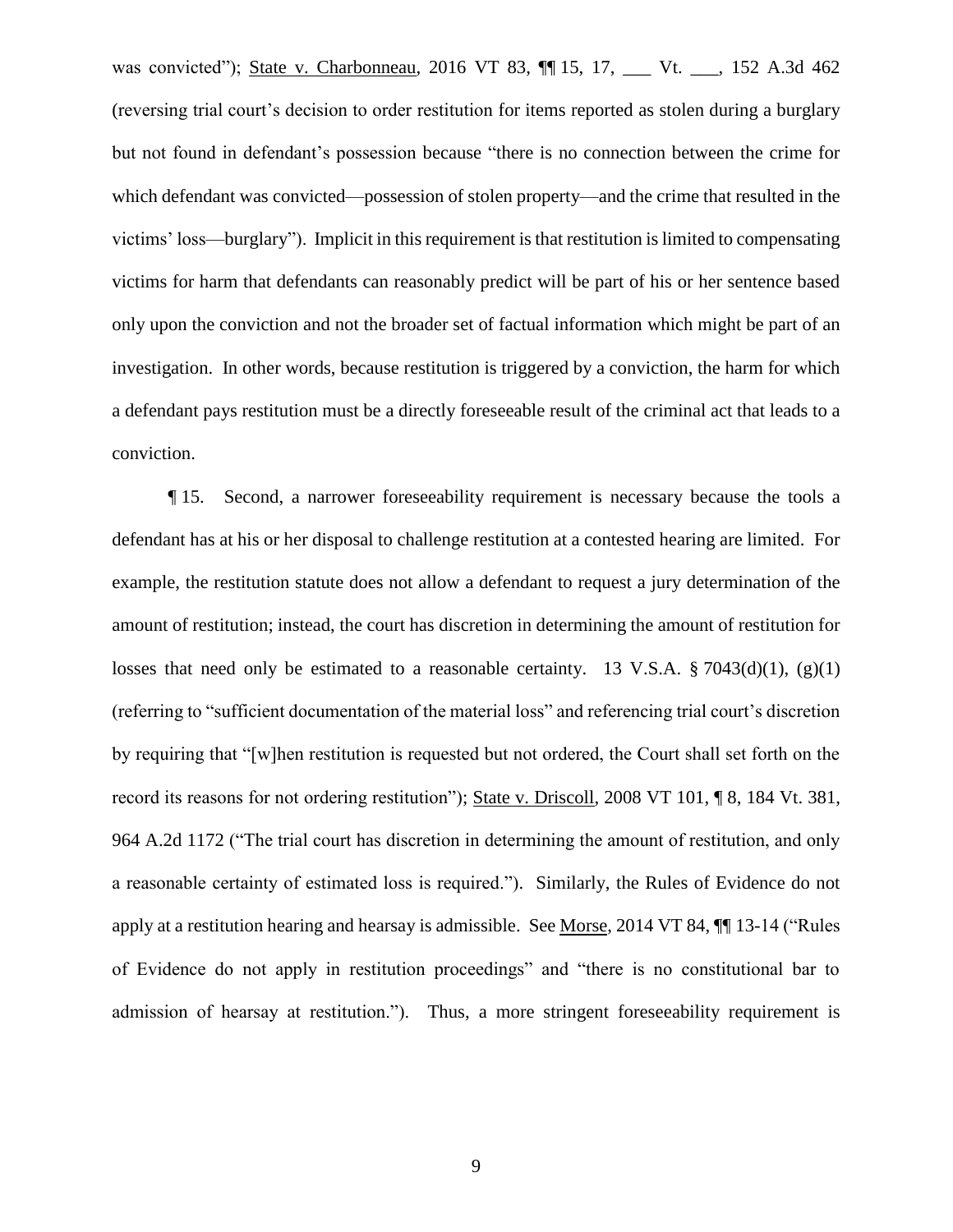necessary to limit what losses a victim can recover in accordance with the limited scope of restitution and the defendant's restricted ability to contest restitution.<sup>3</sup>

¶ 16. A proximate cause analysis, even with a stricter foreseeability test, is not the end of the "direct result" inquiry. Restitution is also not meant to cover losses that are consequential to or incidental to the crime. Forant, 168 Vt. at 225, 719 A.2d at 404 ("[O]ur own restitution statute . . . [implies] that consequential economic losses are not permitted."). This is because such losses are not liquidated sums, and only those losses that are easily ascertainable are permissibly recoverable in restitution. Id. at 222, 719 A.2d at 402; Jarvis, 146 Vt. at 638, 509 A.2d at 1006 ("[O]nly liquidated amounts which are easily ascertained and measured are recoverable . . . ."). Related is our determination that "pain and suffering, emotional trauma, loss of earning capacity, and wrongful death awards are not proper subjects of restitution." Forant, 168 Vt. at 222, 719 A.2d at 402. While certainly foreseeable under a traditional proximate cause analysis and likely

 $3$  The State's reliance on State v. Shepherd for the proposition that we have recently relaxed the proximate cause standard in the restitution context is misplaced because of the unique factual circumstances that gave rise to that case. To extend the Shepherd precedent beyond those unique factual circumstances would stretch the intent of the restitution statute beyond its bounds. In Shepherd, the defendant pled guilty to aggravated sexual assault, lewd and lascivious conduct with a child, and sexual exploitation of a child. The case attracted media attention, and the juvenile victim's identity became known at the victim's school and within the victim's small community. The family, along with the victim's counselor, concluded that it was necessary to relocate. They chose to move to Hawaii based on several factors, including being close to family. The trial court awarded restitution to the victim's family for their relocation costs. We affirmed, reasoning that the victim's "emotional injury and ostracization in a small town were the natural and probable consequences of the sexual assaults, thereby necessitating relocation." State v. Shepherd, 2012 VT 91, ¶ 9, 192 Vt. 494, 60 A.3d 213. In concluding, we noted "the grievous nature of the crime in question, as well as its profound effect on the victim." Id. ¶ 13.

While Shepherd used a less stringent "natural consequences" test that extended the causal chain to consequential losses, the case turned on the egregiousness of the crime, the unique circumstances of the victim's situation, and the ascertainable emotional nature of the victim's injury. In fact, we noted in Shepherd that "[i]n general, a proximate-cause analysis is appropriate in determining whether restitution should be granted" before we made the exception based on the grievousness of the crime. Id. ¶ 9. We decline to extend Shepherd's outer boundary to cases that do not exhibit the unique characteristics of that case, particularly to those cases in which a victim has suffered only financial loss. In nearly every restitution case, the question will be whether the loss relates directly to the crime for which the defendant has been convicted, via a direct proximate causation analysis based on reasonable foreseeability.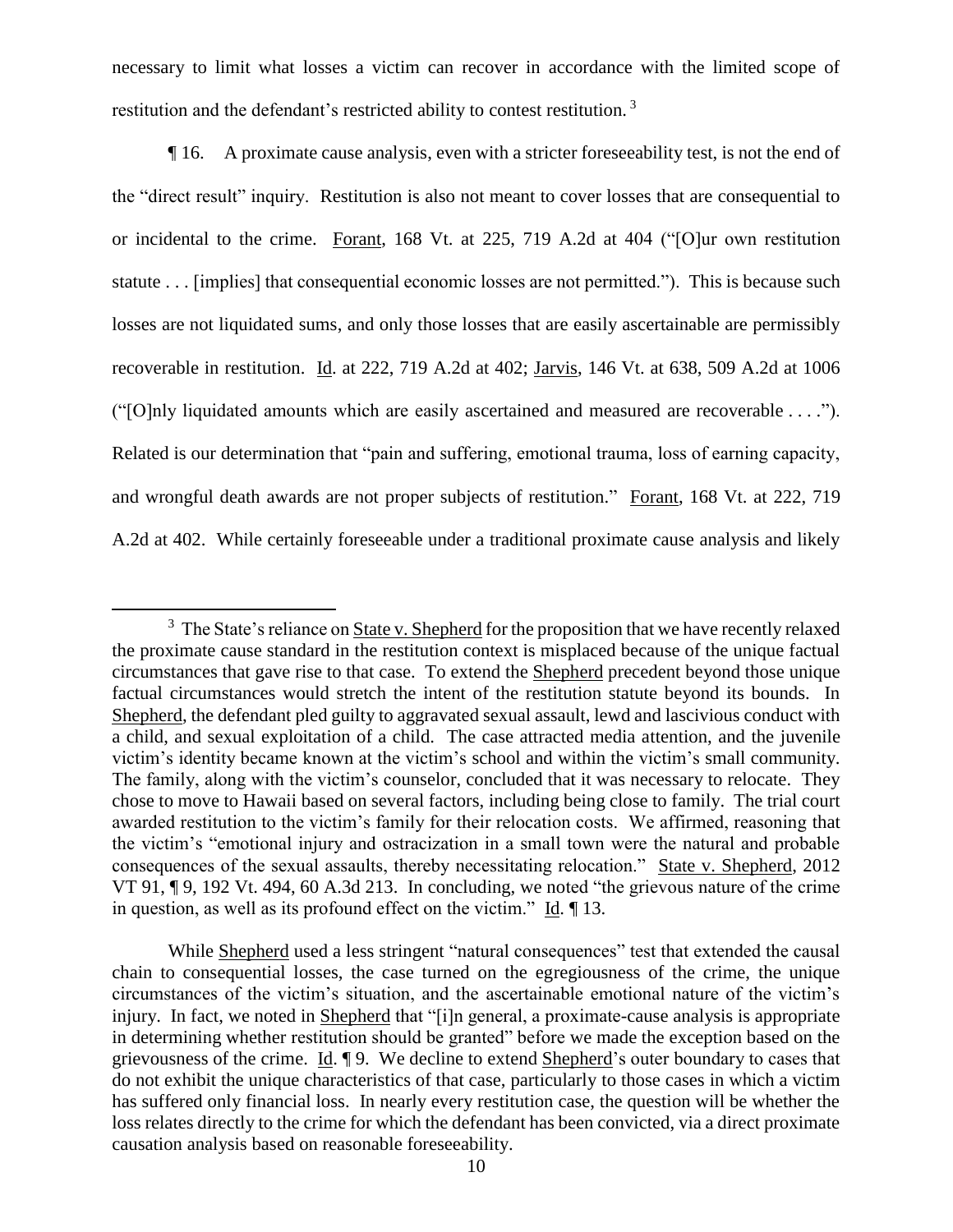under restitution's more stringent foreseeability analysis, Vermont's restitution statute does not sweep losses stemming from pain and suffering or other downstream injuries into a restitution order. Thus, these limitations, in addition to the statutory restrictions noted above, distinguish the "direct result" test from both but-for causation and the traditional tort law proximate cause analysis.

¶ 17. The overall narrow scope of restitution and the rigid "direct result" requirement is further illustrated by the statute's silence regarding whether the defendant may submit evidence of the victim's failure to mitigate and, generally, the incapacity of the trial court to decide issues of mitigation. If the foreseeability analysis were like that in the civil context, and the "direct result" test not a further limitation, trial courts would be forced to consider not only the scope of harm resulting from a defendant's crime, but also whether and when a victim has a duty to mitigate that harm. The facts of this case are illustrative. If we accept that husband is entitled to restitution for lost wages because the car accident was simply related to him missing work, the question would transition into an analysis of whether husband acted reasonably in missing work and to what extent he could have chosen less costly alternatives. See Langlois v. Town of Proctor, 2014 VT 130, ¶ 22, 198 Vt. 137, 113 A.3d 44 ("Under the mitigation of damages doctrine . . . a plaintiff may not recover for any damages that the plaintiff could have avoided or minimized through reasonable care or expenditure."). That sort of inquiry exceeds the narrow scope of restitution and would move restitution hearings a step closer to a tort damages hearing. This is not within the reach of the statute.<sup>4</sup> See 13 V.S.A. § 7043(c)(2), (d) ("[T]he prosecuting attorney shall provide . . . statement of the amount of restitution claimed . . . [and] copies of bills that support the

<sup>&</sup>lt;sup>4</sup> The statute only contemplates that the defendant will provide information regarding his or her ability to pay, but the statute does not require the defendant to do so. If the defendant does not offer evidence of an inability to pay, the State must carry the burden in establishing an ability to pay. See 13 V.S.A. § 7043(d)(2) (requiring court to make finding with respect to "[t]he offender's current ability to pay . . . [based on information] including [that] provided by the offender"); State v. Kenvin, 2011 VT 123, ¶ 17, 191 Vt. 30, 38 A.3d 26, overruled on other grounds by State v. Aubuchon, 2014 VT 12, 195 Vt. 571, 90 A.3d 914 ("[I]t is the State's burden to establish defendant's ability to pay if defendant does not offer evidence on his own behalf.").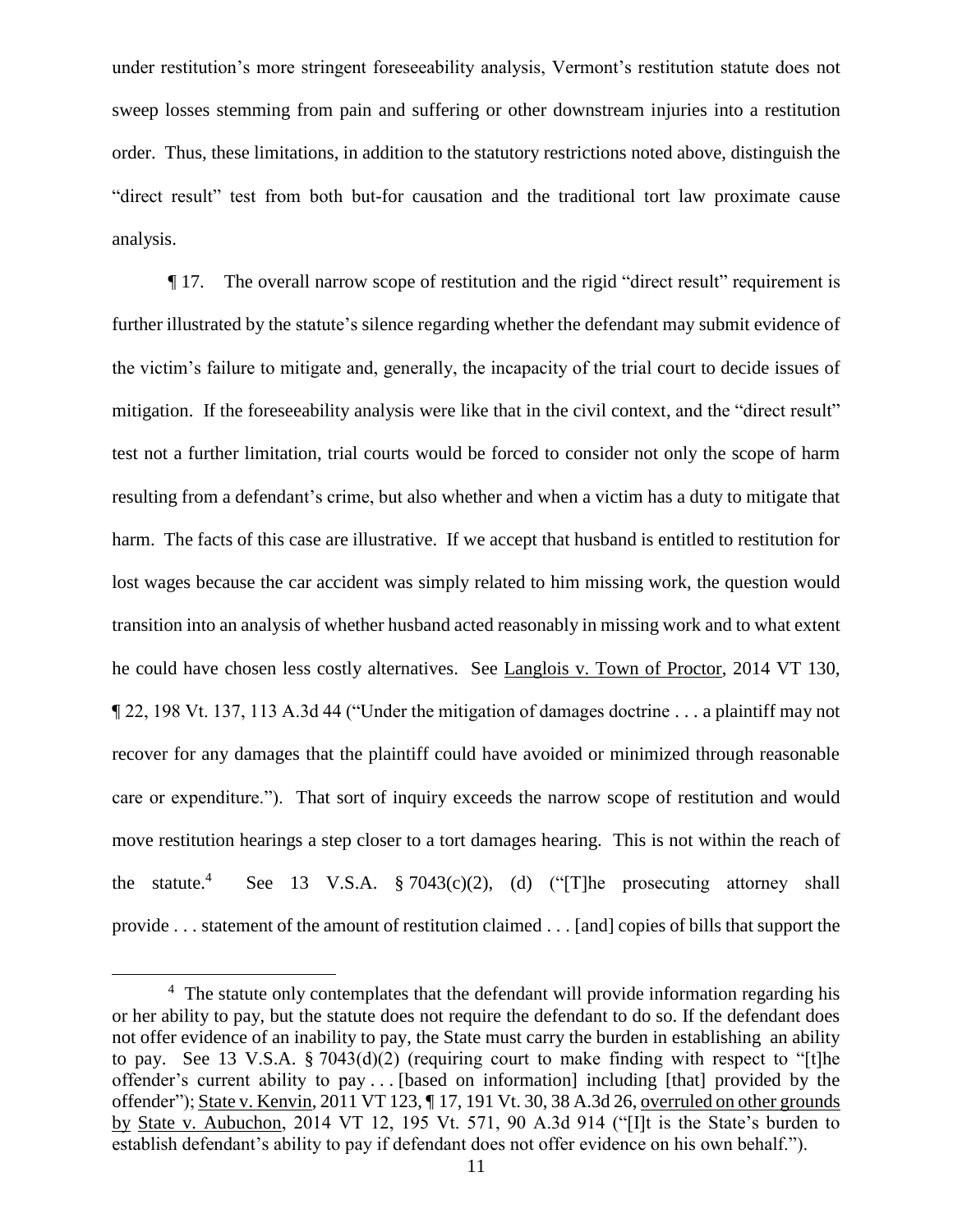claim for restitution."); Forant, 168 Vt. at 222, 719 A.2d at 403 ("[T]he State must demonstrate both the amount of the victim's loss and causation . . . ."). A failure-to-mitigate defense puts the burden of proof on the party raising the defense, which would be the defendant, not the State, in a restitution proceeding. See Cartin v. Cont'l Homes of N.H., 134 Vt. 362, 367, 360 A.2d 96, 100 (1976) ("[T]he burden of showing [that mitigation] could have been done is on the party asserting it."). Thus, had the Legislature contemplated that a defendant would raise mitigation as a defense in a restitution hearing, it likely would have included language to that effect and similarly would have addressed the State's discovery rights related to mitigation. These two omissions from the statute are informative concerning the scope of restitution contemplated. Cf. Fraser v. Sleeper, 2007 VT 78, ¶ 12, 182 Vt. 206, 933 A.2d 246 ("We interpret statutes to avoid absurd and illogical results . . . in favor of reasonable construction . . . ."). Thus, Vermont's "direct result" test is, and must be, narrow enough that courts need not reach issues of mitigation. To hold otherwise would be one step closer to turning a restitution hearing into a civil damages trial.

¶ 18. In sum, the "direct result" test is a narrow analysis that utilizes a stringent reasonable foreseeability proximate causation standard, coupled with further limitations such as the exclusion of unliquidated and difficult-to-ascertain losses. This narrow test is implicit in our prior restitution decisions. In State v. Thomas, for example, we found that a hospital had only been indirectly affected by the defendant's aggravated assault when the victim had left the hospital with outstanding bills for treatment of the injuries he sustained as a result of the defendant's crime. 2010 VT 107, ¶¶ 6, 17-18, 189 Vt. 106, 14 A.3d 961. We determined that the hospital's loss was too far removed from the defendant's crime and held that the hospital was not eligible to receive restitution as a "direct victim." Id. While the hospital's loss would likely qualify as a foreseeable consequential loss in an ordinary proximate cause analysis, we found it to be outside the boundaries of restitution's strict foreseeability test and its recovery prevented by the inherent limitations of the restitution statute. See also State v. Kenvin, 2011 VT 123, ¶ 9, 191 Vt. 30, 38 A.3d 26, overruled on other grounds by State v. Aubuchon, 2014 VT 12, ¶ 21, 195 Vt. 571, 90 A.3d 914.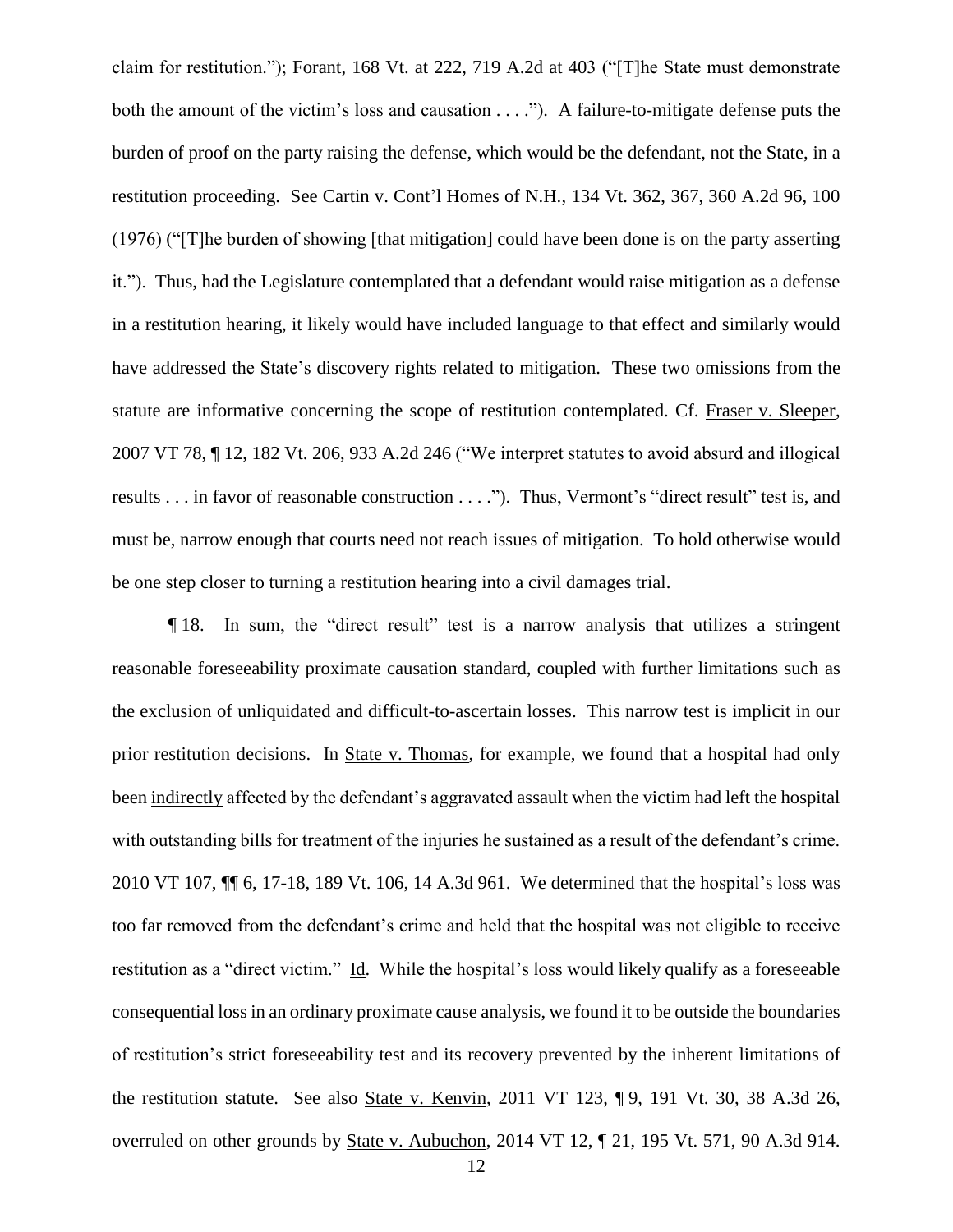(finding that certain downstream losses incurred by the family of the decedent victim were too distant from the crime to qualify as a "direct result"); Bohannon, 2010 VT 22, ¶ 12 (noting that "the link between the crimes of unlawful restraint and assault to the extradition costs incurred by the DOC is simply too tenuous to trigger restitution," even though they were related and satisfied but-for causation); Forant, 168 Vt. at 225, 719 A.2d at 404 (reasoning that even if the victim's losses were related to the defendant's crime, and despite the fact that the victim reduced her damages to a specific amount, her losses were indirect because they were consequential and not ascertainable under § 7043); Jarvis, 146 Vt. at 639-40, 509 A.2d at 1007 (denying recovery of pain and suffering because of its uncertain nature and noting that the "evaluation of such losses is best left to the civil trial judge and to the collective wisdom of civil juries").

¶ 19. Indeed, we have stated that "[a] restitution order in a criminal case is not the same as, and is no substitute for, an award of civil damages." Jarvis, 146 Vt. at 640, 509 A.2d at 1007. The "direct result" language limits losses recoverable via restitution in order to ensure compliance with this principle, by way of a stringent reasonable foreseeability test and the further restrictions embedded in the restitution statute.

¶ 20. Here, the relevant question is whether husband's decision to miss work and drive to Vermont was a "direct result" of Baker's negligent operation. For it to be a "direct result," husband's decision must have been a reasonably foreseeable consequence of Baker's negligent operation, by restitution's standards. In other words, there must have been no disturbance to the causal chain, and his loss must not be barred by the limitations inherent in a restitution proceeding and order. See Beatty v. Dunn, 103 Vt. 343, 340, 154 A. 770, 772 (1931) ("If [the result] is something that, in the eye of the law, the person charged was bound to anticipate, the causal connection is not broken; otherwise, the chain of causation is broken."). Husband's lost wages fail the initial proximate cause test. When Baker drove negligently, it was reasonably foreseeable that his behavior could result in a car accident. Cf. LaFlam, 2008 VT 108, ¶13 (suggesting that if a defendant is driving negligently, damage resulting from an accident would be proximately caused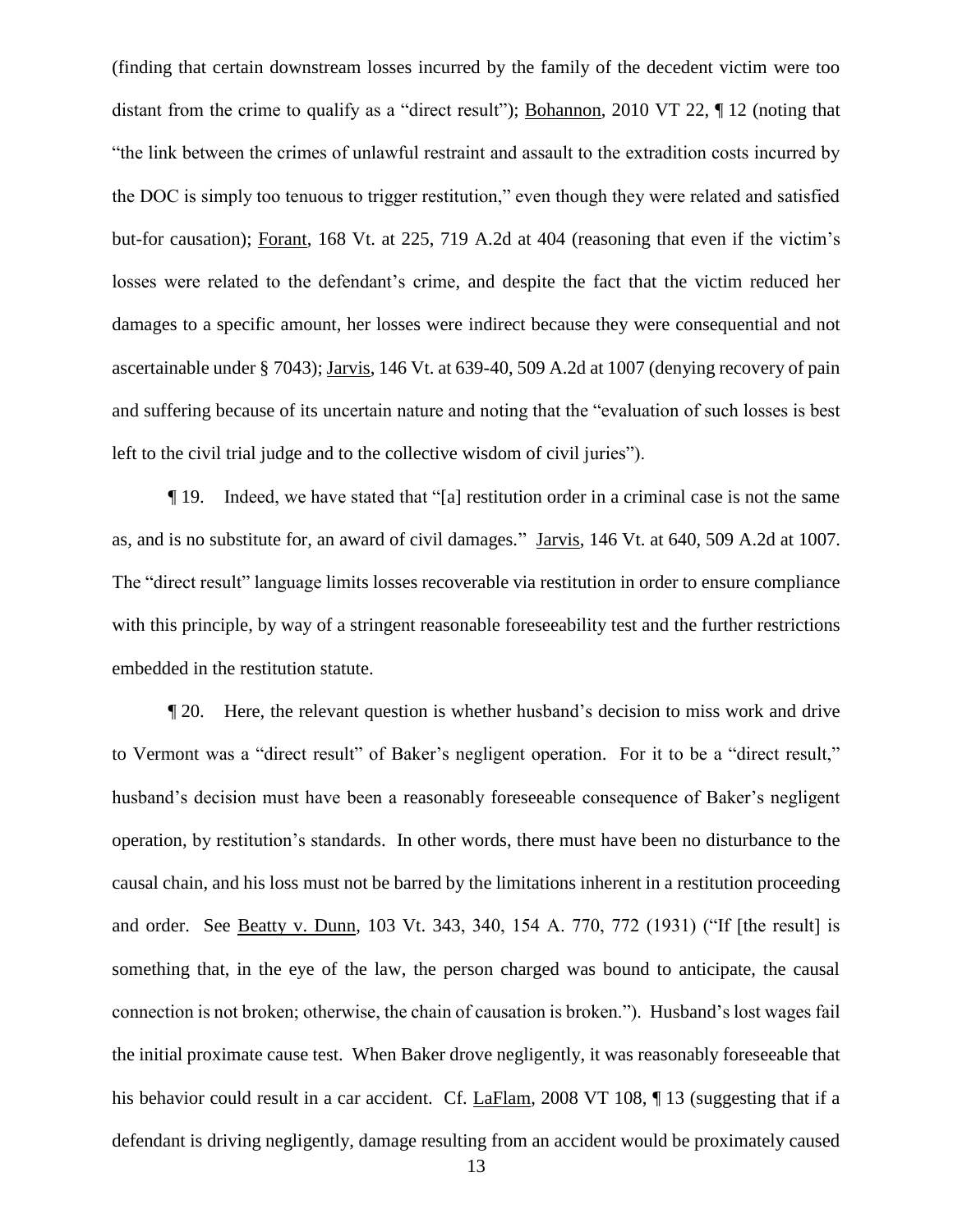by the negligent driving). It was not, however, reasonably foreseeable that an out-of-state individual not present for the accident would elect to miss work, even if that individual was a coowner of the vehicle. See, e.g., Wiredu v. State, 112 A.3d 1014, 1024 (Md. Ct. Spec. App. 2015) (interpreting restitution statute similar to Vermont's and declining to allow restitution for victim's wife's lost wages after she quit her job to care for her injured husband because the statute did not allow courts to "award restitution for the lost earnings of others"); Hutchings v. Childress, 2008- Ohio-4568, ¶ 41, 895 N.E.2d 520 (dealing with a situation in which the husband of a woman injured in an automobile accident took off work to care for his injured wife and framing the issue as "one of causation and foreseeability," while reasoning that "[a] tortfeasor who caused an automobile accident would expect to be responsible for paying a mechanic's rate for the repair of a plaintiff's automobile, not the hourly rate of a surgeon who likes to tinker with automotive repair . . . [or] the market rate for the care provided to the injured party, not the wages of a stockbroker who provided that care"). In the civil context, even a plaintiff's own lost wages in dealing with the circumstances created by a defendant's crime have sometimes failed the reasonable foreseeability standard. See, e.g., Senatore v. Wellington, 16 N.Y.S.3d 794, 794 (N.Y. App. Div. 2015) ("[P]laintiff's lost wages for a day spent shopping for a new car [do not] fall within the zone of foreseeability for which a defendant in a negligence action is held to be accountable." (citation omitted)); see also Moriarty v. Augustin, No. A-00-684, 2001 WL 1174000, at \*3 (Neb. Ct. App. Sept. 25, 2001) ("[G]enerally, lost profits or lost wages are not considered foreseeable . . . ."). Husband is a victim here because of his financial loss due to the destruction of a car he co-owned with his wife. If his claim was for the damages to the car, there would be no question that he could assert it. But the financial losses husband is claiming were incurred after this crime took place and solely as a result of husband's decision to leave work to deal with the non-immediate repercussions of defendant's crime. Husband's lost wages claim is for indirect losses, which are not recoverable via restitution. See State v. Lewis, 167 Vt. 533, 538,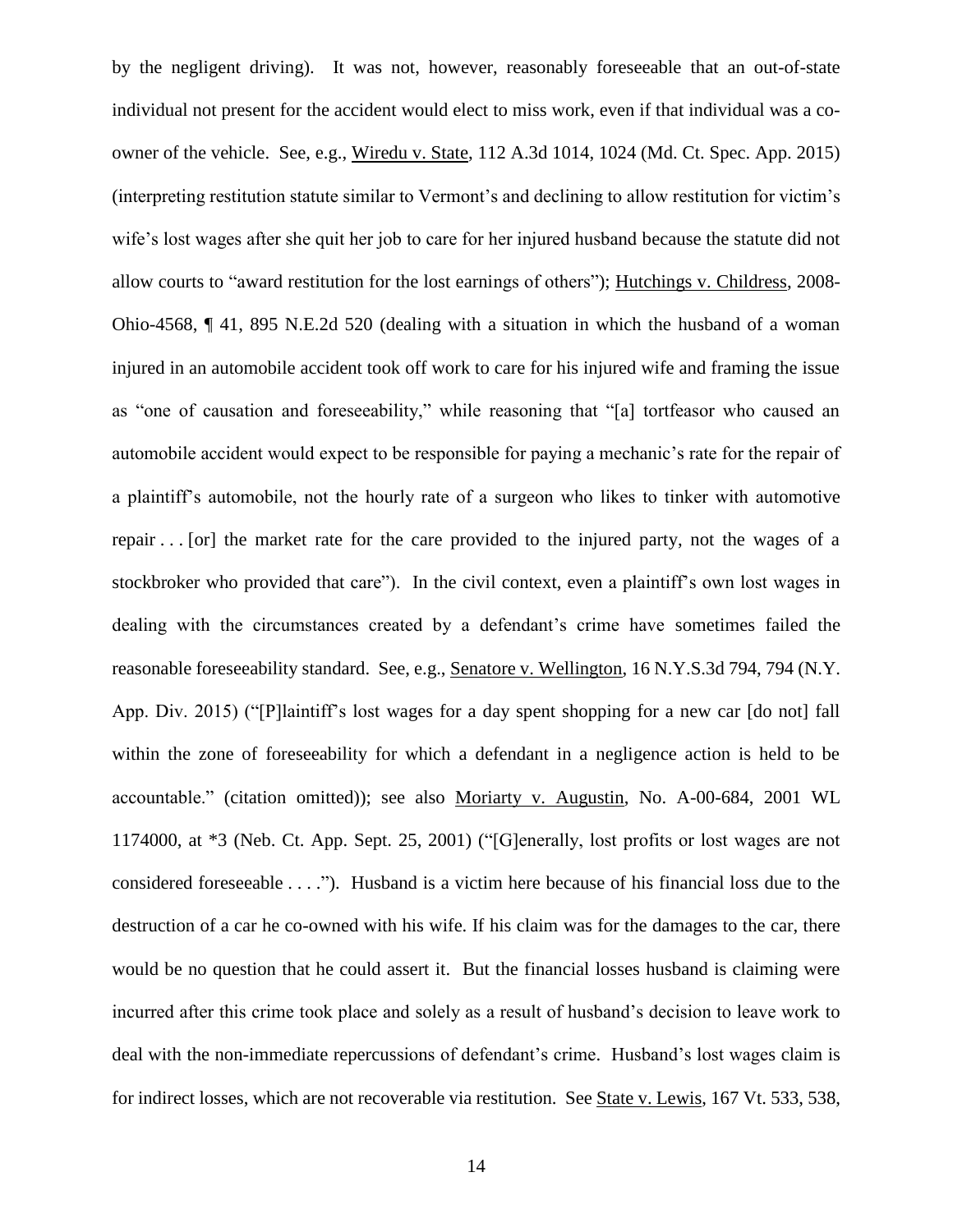711 A.2d 669, 673 (1998) (noting that restitution is available to "the immediate and intended victims of the crime" (quotation omitted)).

¶ 21. In this case, intervening circumstances—namely, husband's desire to assist his wife and children—caused husband to miss work. The loss of his vehicle did not cause him to miss work, and indeed, he was at work when this accident took place. There was no evidence that he was directly prevented from continuing to work as a result of the accident. As in Forant, where the crime of domestic assault did not directly cause the victim to change her locks and phone number, it was not the actual crime of grossly negligent operation that caused husband to drive to Vermont. The relationship between husband's loss and Baker's crime is like that in State v. Kenvin, where restitution could not cover costs to store the decedent victim's motorcycle damaged by the defendant; like the downstream losses in Kenvin, husband's lost wages are consequential to, but not proximately linked in a direct manner, to the crime of grossly negligent operation. Kenvin, 2011 VT 123, ¶ 9; see also Thomas, 2010 VT 107, ¶ 17 (finding losses to hospital to be indirect, rather than direct, result of defendant's criminal conduct). Although husband's response to an accident involving his family is certainly understandable, a negligent driver cannot be expected to foresee such intervening circumstances. See, e.g., Hutchings, 2008-Ohio-4568, ¶ 17 (denying restitution for lost wages of husband who took off work to care for injured wife, because such loss could not have been anticipated); Wiredu, 112 A.3d at 1024 (determining that lost wages of those other than the immediate victim are not compensable via restitution). Taking this scenario to the extreme, if husband were on a business trip in California at the time of the accident, his claim for restitution could include last-minute airfare to Vermont, hotel and other cancellation fees, and perhaps the monetary consequences of aborting his scheduled business meetings. Certainly, such sums would fall outside the scope of restitution and would, even if we were to find those losses reasonably foreseeable, require a determination as to the extent that husband's loss was reasonably mitigated, an analysis that is not appropriate in a restitution hearing. This example reinforces our conclusion that to find husband's losses proper for a restitution award would violate